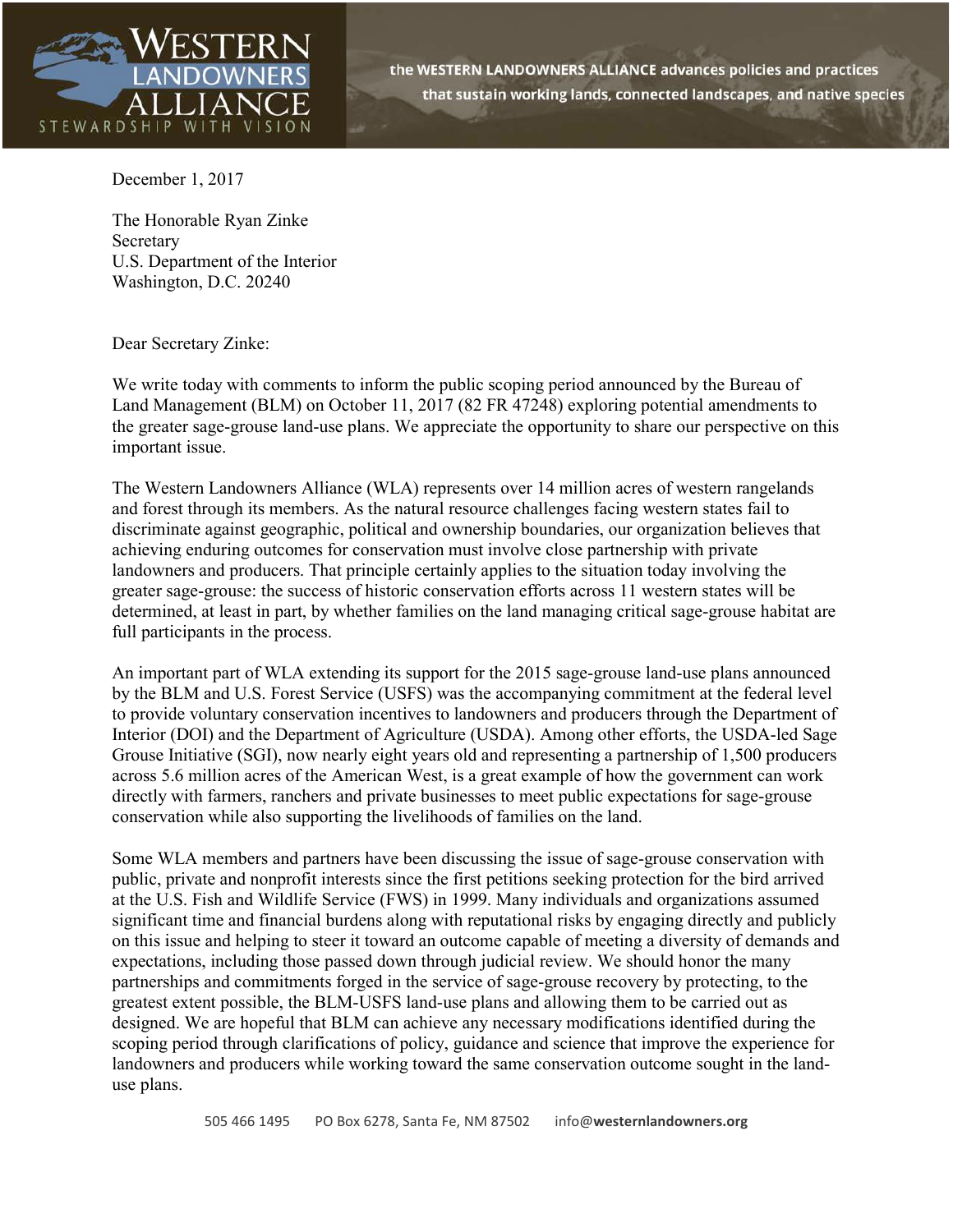## Accounting for Local Conditions

As you know, the 2015 sage-grouse agreement, alongside the decision by FWS not to list the species for protection under the Endangered Species Act (ESA), was predicated on years of substantive conversations and political leadership at the regional, state and local levels. That the debate over sage-grouse conservation began "close to the ground" is essential to understanding why many farmers, ranchers and environmental advocates were willing to back the same outcome for sagegrouse conservation as a significant share of the environmental community. With that in mind, it makes sense that the majority of comments received by WLA through public events, meetings and private conversations pivot on the importance of ensuring that local conditions are accounted for in the land-use plans, rather than holding landowners, producers and businesses accountable to guidelines that may be practicable on one end of the sage-brush sea but not necessarily the other. We believe in maintaining abundant, healthy sage-grouse habitat, and while the underlying management principles to do so are consistent across the sage-grouse range, key management practices and monitoring foci may differ among locales.

The oft-cited "Table 2.2" included in the land-use plans—*Habitat Objectives for Greater Sage-Grouse—*is an illustrative and flashpoint example for the tension between having consistent standards toward which all landowners and producers should strive and the necessity of capturing local situations in order for those standards to prove useful for monitoring and enforcement activities. It is reasonable that the BLM maintains science-driven, broadly-applicable objectives for sage-grouse conservation in the pursuit of consistency and fairness. But it is also true that the underlying conservation mission is diminished when well-intentioned landowners and producers have little hope of achieving ill-fitting objectives, making it less likely that good management is recognized and rewarded, and that shortcomings are remedied.

As the BLM concludes the public scoping period and synthesizes comments received from across the 11 affected states, WLA believes there is an opportunity to enhance the user-friendliness and durability of the land-use plans by empowering agency field offices, where possible, to craft implementation guidance based on site conditions and with input from local interested parties. Such site-specific guidance should also inform terms under which the agency issues grazing permits, allowing producers some flexibility to work with field office employees on management plans that are focused on conservation outcomes and can be enforced fairly. The BLM would be well-served to augment these efforts at the national level by ensuring that field office employees have appropriate authority and training to carry out the site-specific reforms effectively and by helping to ensure that the new guidance is consistent with overall conservation goals for sage-grouse habitat.

## Staffing, Training and Conservation Funding

WLA acknowledges the increased workload at BLM associated with the sage-grouse review and understands that the agency field offices will assume a share of that burden as the public scoping period concludes and reforms are considered. We first urge the BLM to work closely with leaders in Congress to ensure that the agency is funded at the national and local levels to carry out the process effectively and transparently. Landowners and producers share the worthy goals set forth by the BLM at the beginning of the scoping period to enhance collaboration with the states and ensure that sage-grouse conservation efforts are rooted in science and management activities supported by local conditions. We appreciate the work involved in fulfilling these goals and are hopeful that Congress